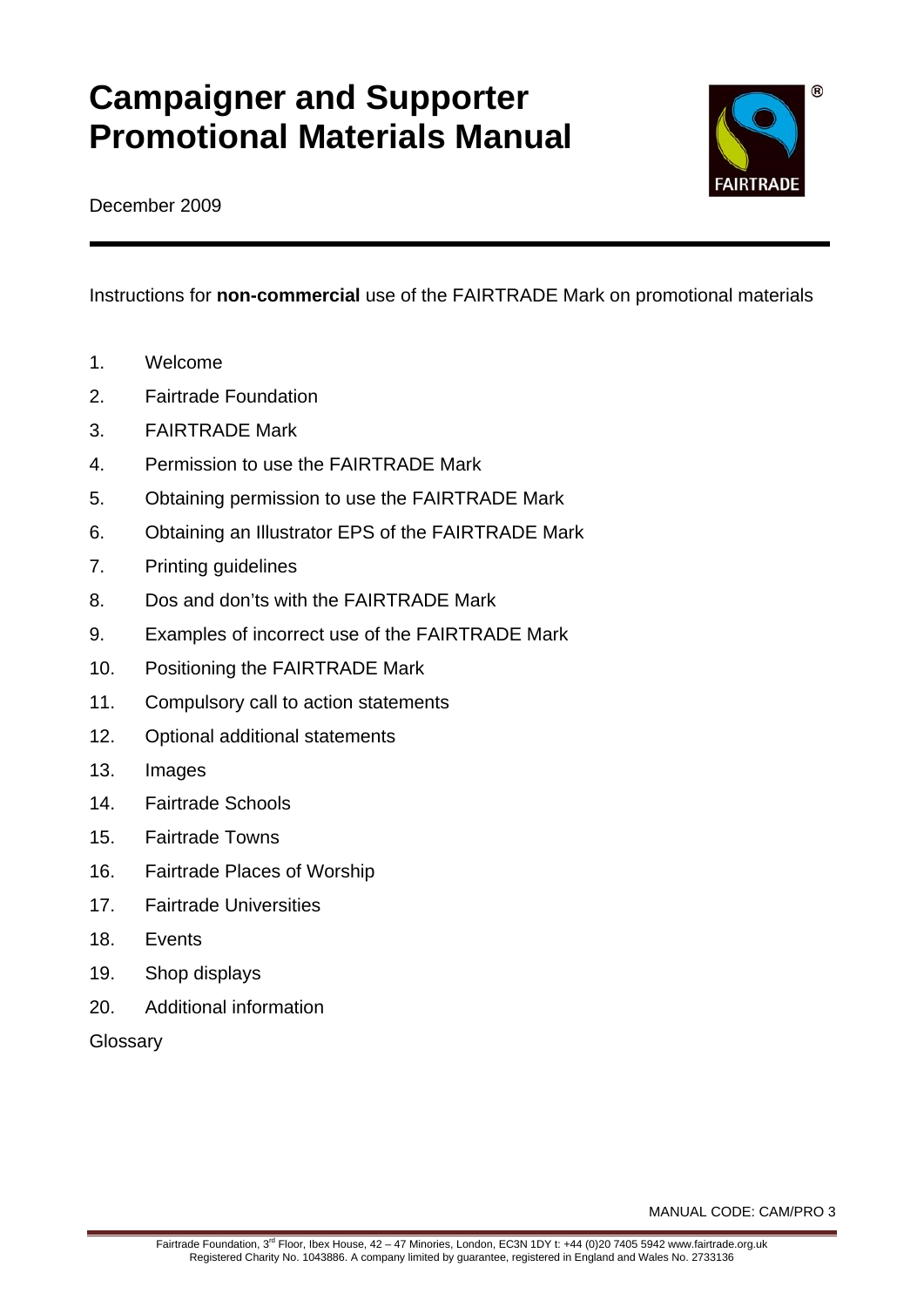# **1. Welcome**

The Fairtrade Foundation and the Fairtrade producer networks very much appreciate the valuable work of the UK's Fairtrade campaigners and supporters. Fairtrade is vital to producers in developing countries so it is really important we continue to raise awareness.

This manual will help you to use the FAIRTRADE Mark correctly on your **non-commercial promotional materials** and to help you to continue supporting Fairtrade whilst maintaining and upholding the integrity and values of the FAIRTRADE Mark\*.

Please follow the guidelines in this manual and submit the artwork to artwork@fairtrade.org.uk for approval prior to printing. Please note the artwork approval lead times in section 5 and that there is an exception to approval detailed in section 4.

These guidelines are also relevant for those **working towards** achieving Fairtrade School or Fairtrade Town status. Please refer to sections 14 and 15. Once Fairtrade School or Fairtrade Town status has been achieved you will be awarded the School/Town identity which you should use instead of the Mark. A separate manual will be sent to you detailing how to apply this identity to your promotional materials.



*\* Throughout this manual the FAIRTRADE Mark is also referred to as the Mark.* 

# **2. Fairtrade Foundation**

The Fairtrade Foundation aims to empower farmers and workers in developing countries by improving their access to the UK market and licensing the Mark to UK licensees for use on products that meet Fairtrade standards set by Fairtrade Labelling Organisations (FLO) International.

The Fairtrade Foundation, established in 1992, is a registered charity and the UK member of FLO, an umbrella organisation that currently unites 20 Labelling Initiatives in 21 countries and Producer Networks representing Fairtrade certified producer organisations in Central and Latin America, Africa and Asia. For more information on FLO see www.fairtrade.net

# **3. FAIRTRADE Mark**



The FAIRTRADE Mark is the exclusive property of FLO International and internationally recognised as a trademark. The Mark can only be used on products in the UK under the terms of the Fairtrade Foundation's Licence Agreement. The guidelines for use of the Mark on **non-commercial** promotional materials are explained here. The purpose of the Mark is to clearly identify and promote Fairtrade certified products.

The FAIRTRADE Mark is a single graphic unit consisting of **one image panel,** with a:

- black background and the Fairtrade symbol; a stylised representation of a person waving against a background of grass and sky, above the word FAIRTRADE in white
- white keyline (see section 7)
- registered ® symbol (which must always appear outside the white keyline).

No element of the Mark should be pulled out to stand alone or incorporated into another design.

Please help us to protect the integrity of the FAIRTRADE Mark by following these guidelines and ensuring that the Mark is always reproduced:

- in full (including the registered ® symbol and action line 'Look for products with this Mark')
- in accordance with these quidelines
- only on promotional materials you create as part of your ongoing campaign to increase understanding and support for Fairtrade in your area).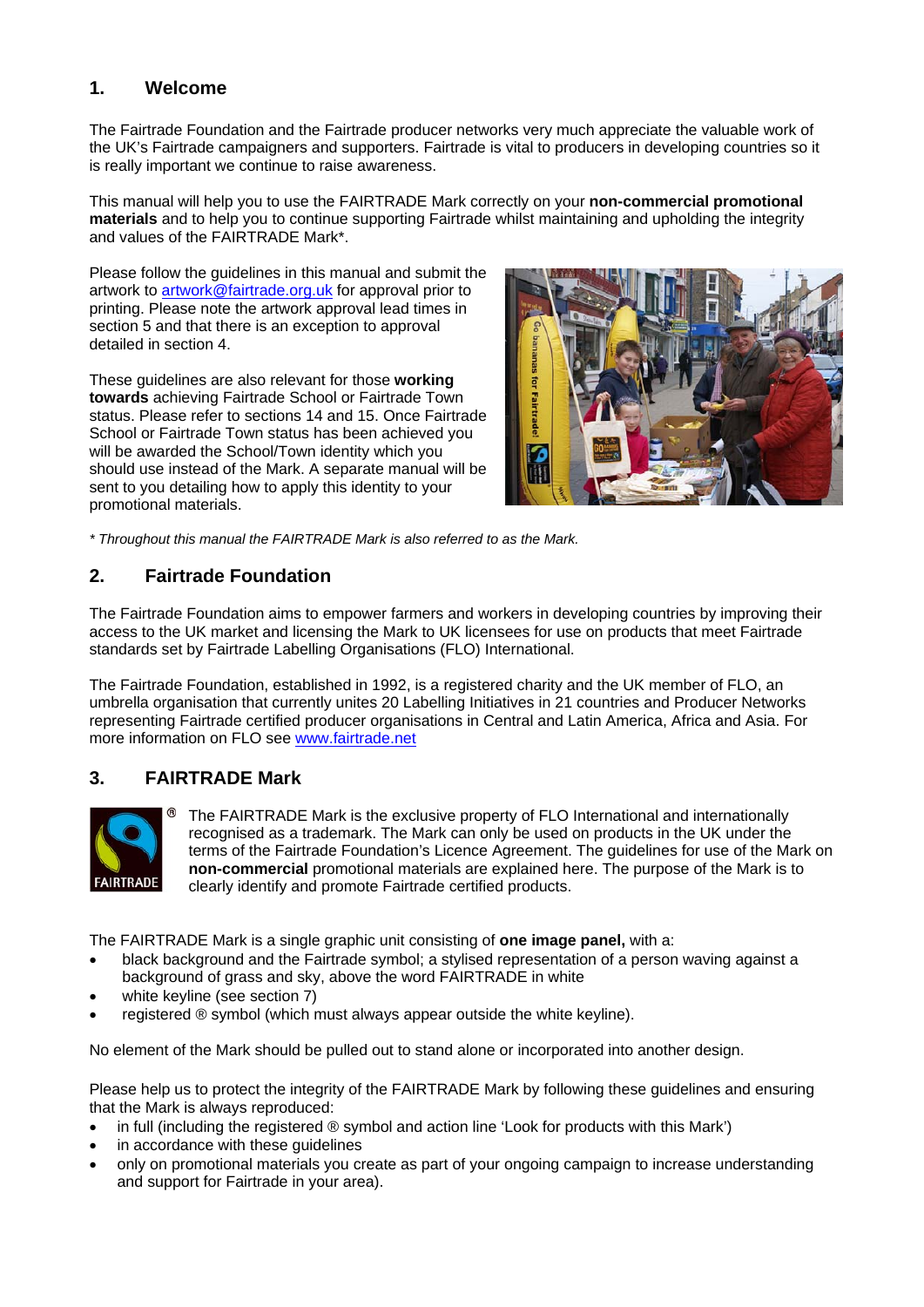# **4. Permission to use the FAIRTRADE Mark**

You are allowed to use the Mark on **non-commercial** promotional materials, in accordance with the guidelines stated in this manual, without having to submit your artwork for approval, **providing** the material is being seen by **less than** 500 people and the Mark is being used in relation to the Fairtrade system and/or products that carry the Mark.

#### **You must get permission from us if you are producing any non-commercial promotional material that is likely to be seen by more than 500 people and the Mark is used in relation to Fairtrade and/or products carrying the FAIRTRADE Mark**.

Examples of non-commercial promotional materials are: campaign banners, leaflets, posters, stickers, local authority produced materials, websites.

**Whether you need to gain permission or not, it is very important the guidelines within this manual are applied** as the Mark is a registered trademark and a certification label and may only be used on materials used for promoting your support for the Fairtrade system or products that carry the Mark. Protecting the integrity of the FAIRTRADE Mark is paramount.

# **5. Obtaining permission to print the FAIRTRADE Mark**

If permission is required (see section 4), the Mark must not be copied, reproduced or otherwise used without receiving written permission via email from the FAIRTRADE Mark Management (FMM) team **prior to printing**.

Email your artwork to artwork@fairtrade.org.uk noting the lead times below. Please email the artwork in PDF format if possible. We cannot accept faxed artwork.

- On submission of your artwork email you will receive an automated email response confirming your artwork has been received.
- The FMM team endeavour to email **first comments** back to you within **5 working days of receipt.**
- We aim to approve your artwork **within 3 weeks** of the artwork's first submission. The timescale is dependent upon the number of changes that are required.

Please provide the following information with your submission:

| <b>Checklist</b> |                                                                                                                                                                                                                                                            |  |
|------------------|------------------------------------------------------------------------------------------------------------------------------------------------------------------------------------------------------------------------------------------------------------|--|
| 1.               | Your full contact details (name and telephone number)                                                                                                                                                                                                      |  |
| 2.               | The name/contact details of the steering group you belong to or details of who the<br>artwork is for if different to the above                                                                                                                             |  |
| 3.               | Whether you require a colour or black/white FAIRTRADE Mark (you can download the<br>low-res jpegs from our website to mock up your artwork: www.fairtrade.org.uk/mark).<br>Once artwork is ready to be approved, we will send you the relevant Mark file/s |  |
| 4.               | Type and anticipated use of materials<br>eg. Campaign banner supporting Fairtrade for town fete,<br>Town steering group campaign poster supporting Fairtrade, etc                                                                                          |  |
| 5.               | All copy/text relating to the Mark and Fairtrade that is to be featured on the material                                                                                                                                                                    |  |
| 6.               | The material's intended audience                                                                                                                                                                                                                           |  |
| 7 <sub>1</sub>   | Dimensions of the material                                                                                                                                                                                                                                 |  |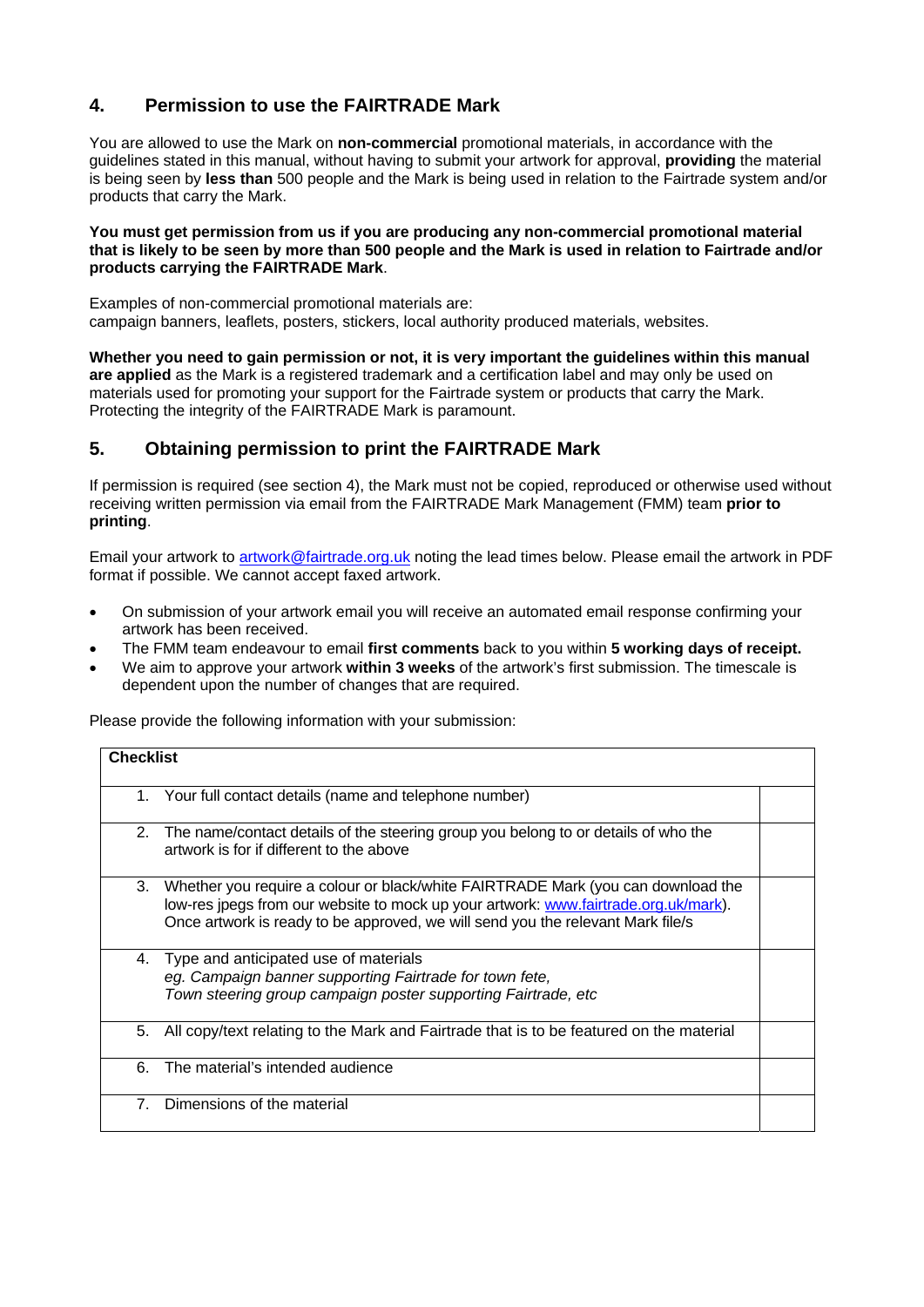# **6. Obtaining an Illustrator EPS file of the FAIRTRADE Mark**

EPS files are used for professional printing or for large scale materials such as banners. Please note you may not be able to open an EPS file on your computer if you don't have the right software.

If you require an EPS file for your artwork (if it is being professionally printed or is on a large scale), please request the EPS along with your artwork submission to artwork@fairtrade.org.uk. The EPS file will be sent to you once the artwork has been checked and is ready to be approved.

We advise you to download the low-res ipegs from the Fairtrade Foundation website at www.fairtrade.org.uk/mark. Please use these to mock up your artwork.

If your material is being seen by fewer than 500 people (see section 4), but you require an EPS file, you must submit your artwork to us for approval.

# **7. Printing guidelines**

The FAIRTRADE Mark is available in colour or black/white.

When using the colour Mark, the colours specified below must be used. Always use full block colour and never any tints, shades or graded colour.





Grass (green) Pantone 382c CMYK 30/0/94/0

**Black** Process black CMYK 0/0/0/100



CMYK 76/0/6/0

**White** 

#### **White keyline (border)**

The Mark must always be clearly visible and independent of any other graphic or background pattern. The Mark has a white keyline around its perimeter and this must always be printed when the Mark is against a background other than white, see (i).

The keyline is a standard size and will increase in proportion as the size of the Mark is increased.

If the Mark is against a busy background, the keyline should either be thickened, see (ii), or a plain even border in white should be added to surround the Mark and contain its registered ® symbol, see (iii).



#### **Registered ® symbol**

The Mark has a registered ® symbol which must always appear next to the Mark, as shown above*.* The ® symbol must be in black when against light coloured backgrounds, or in white when against dark coloured backgrounds. The ® symbol sits outside the white keyline.

#### **Certified Cotton FAIRTRADE Mark**

If you wish to promote cotton products that are made with Fairtrade certified cotton and they carry the Certified Cotton FAIRTRADE Mark, then this Mark can be used on your non-commercial promotional materials, providing it is only Fairtrade certified cotton products you are promoting. e.g. a leaflet promoting a fashion show featuring **only** Fairtrade cotton clothing.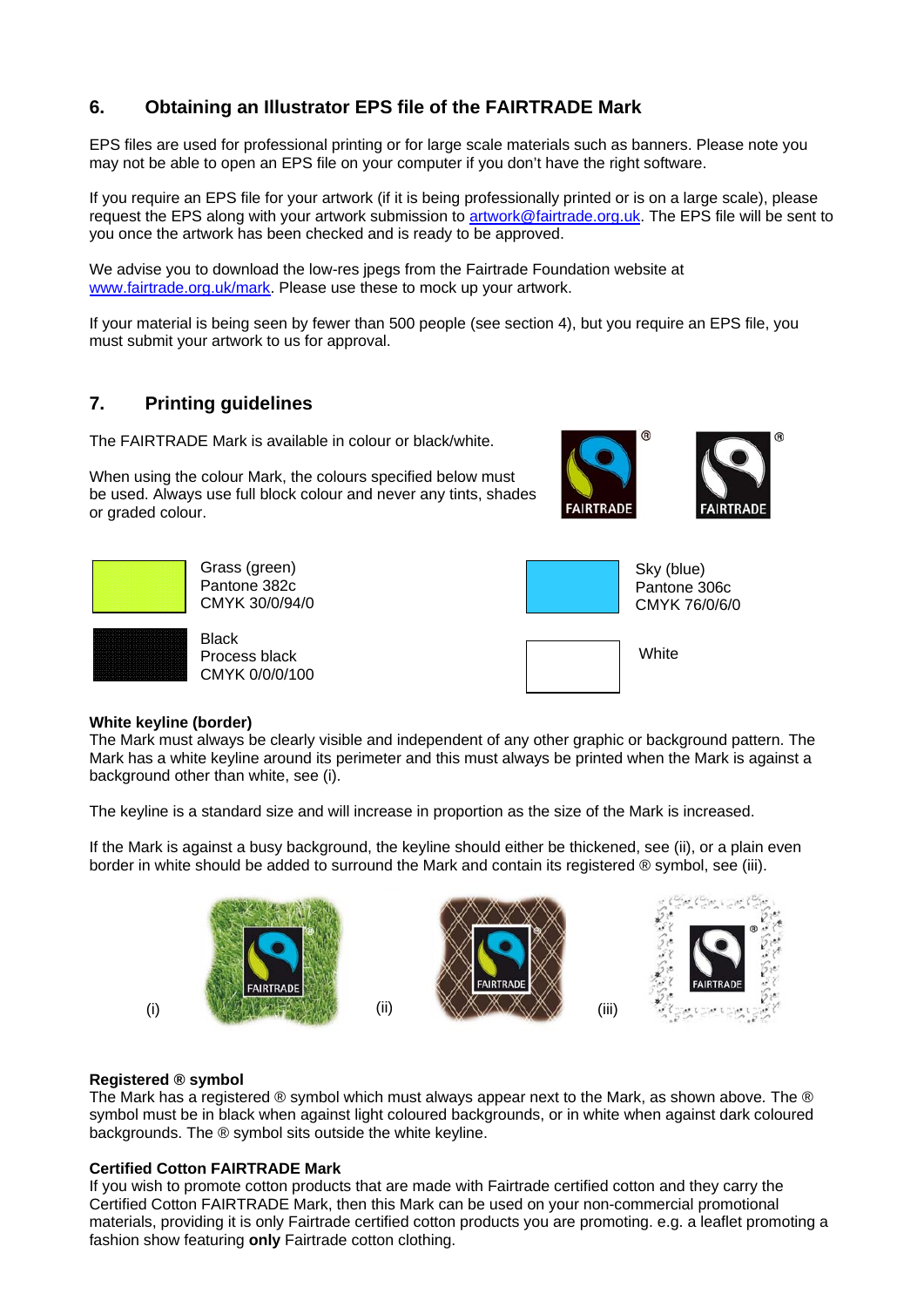This Mark is available in colour and black/white **and must only be used on non-commercial promotional materials relating to products made with Fairtrade certified cotton.** 



When text refers to a Fairtrade certified cotton product, please refer to it as: 'Fairtrade cotton bag' or 'Bag made with Fairtrade cotton'. Do not refer to it as a Fairtrade bag.

If you wish to print the Mark on a Fairtrade cotton bag, the bag must be a product licensed by the Foundation and you must ensure your artwork complies with our cotton guidelines. The registered Fairtrade Foundation licensee from whom you are purchasing your Fairtrade cotton bag will have these guidelines and can advise you on how to mock up your artwork, using the Mark correctly. Please then submit your proposed artwork to artwork@fairtrade.org.uk for approval prior to printing.

# **8. Dos and don'ts of the FAIRTRADE Mark**



### **9. Examples of incorrect uses of the Mark**

Stretched Stretched Incorrect colours Part of a design ® in keyline





# **10. Positioning the FAIRTRADE Mark**

The size of the Mark must be in proportion with the other elements printed on the promotional material. The Mark can be used as a marketing tool provided it is seen as an independent product certification label. **It is therefore vital the Mark is not incorporated into any another logo and is clearly related to the Fairtrade information on the material.**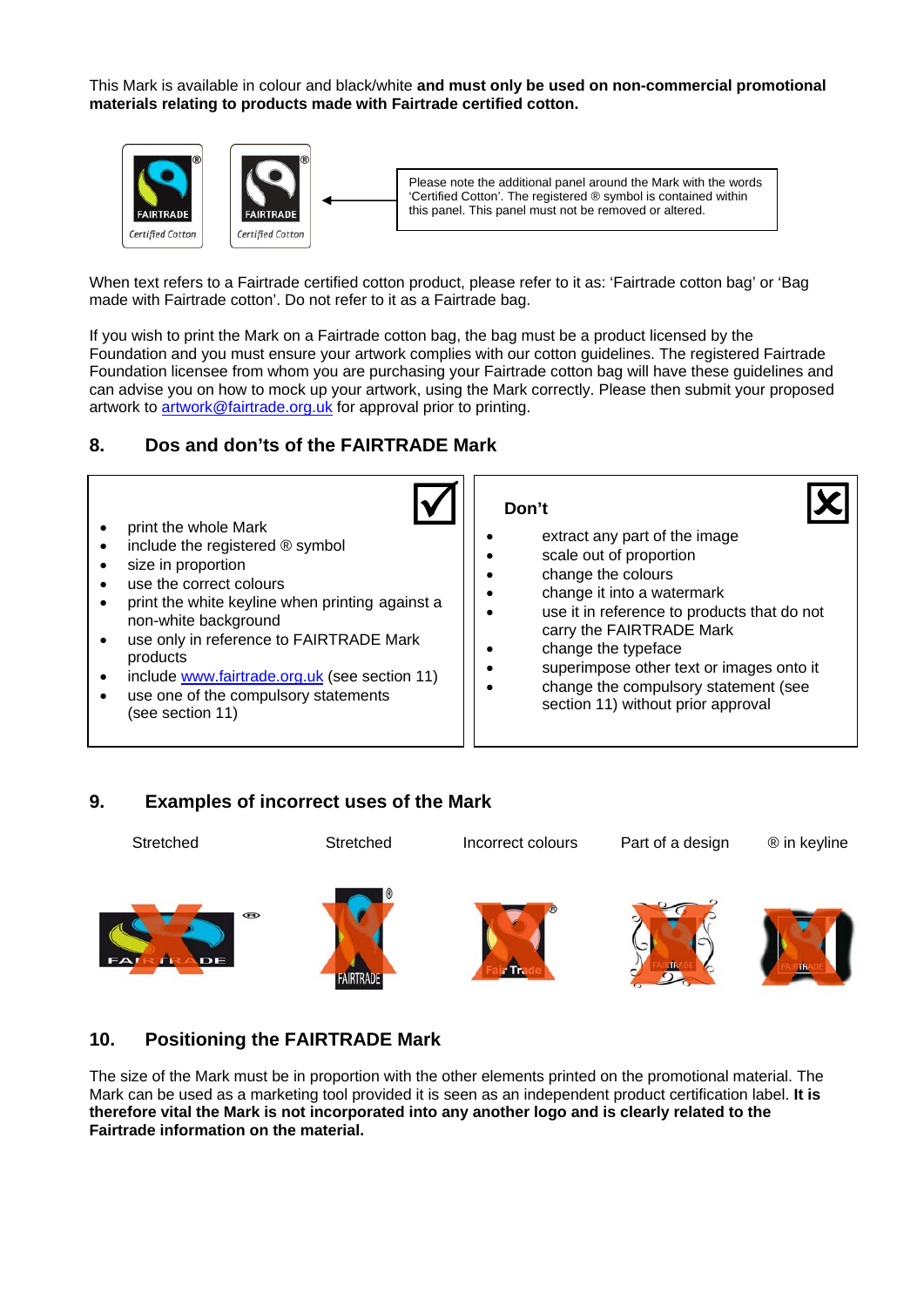# **11. Compulsory call to action statements**

- (i) As a minimum requirement, the Mark must be accompanied by one of the following statements:
- Look for the FAIRTRADE Mark on Fairtrade products
- Choose products with the FAIRTRADE Mark
- Ask for Fairtrade products with the FAIRTRADE Mark
- Look for the FAIRTRADE Mark on products when you shop
- Buy Fairtrade products with the FAIRTRADE Mark
- We are proud to support Fairtrade

**Choose products with this Mark www.fairtrade.org.uk**

NB: The words 'the FAIRTRADE Mark' can be replaced with 'this Mark' in any of the above sentences, providing the sentence is positioned directly next to/below the Mark.

(ii) The Fairtrade Foundation's website www.fairtrade.org.uk must also be included as a source of further information.

# **12. Optional additional statements**

We recommend that a statement is included to explain what the FAIRTRADE Mark and Fairtrade stands for. Please use one of these statements:

- The FAIRTRADE Mark is a registered independent product certification label and represents an alternative system of international trade.
- The FAIRTRADE Mark gives a guarantee to consumers that the farmers and workers have been paid a fair and stable price which covers the cost of sustainable production.
- Fairtrade provides a better deal for producers in developing countries.
- Fairtrade ensures farmers and workers receive an additional Fairtrade Premium to invest in developing their communities.
- Fairtrade enables farmers and workers in developing countries to improve their communities and encourages environmental protection.
- Fairtrade provides a better deal for producers in developing countries, creating opportunities for farmers and workers to improve their lives, their communities and to protect their environment.

### **13. Images**

The Fairtrade Foundation office has a library of electronic images available on request.

Images copyrighted to the Fairtrade Foundation, for use on **non-commercial** promotional materials, are royalty free **and** must be credited to the Foundation by writing '© Fairtrade Foundation' vertically down the side or along the bottom of the image.

Named photographer images can only be reproduced free of charge in noncommercial materials by local campaign groups and organisations and noncommercial organisations that are affiliated with the Fairtrade Foundation, providing the images are credited to the named photographer.

A small selection of images is available to download from our website: www.fairtrade.org.uk/images. If you would like to request an image from the Foundation library please email photolibrary@fairtrade.org.uk, allowing 5 days for a response, stating the product type and type of image preferred (eg. cotton farmer, in cotton field).

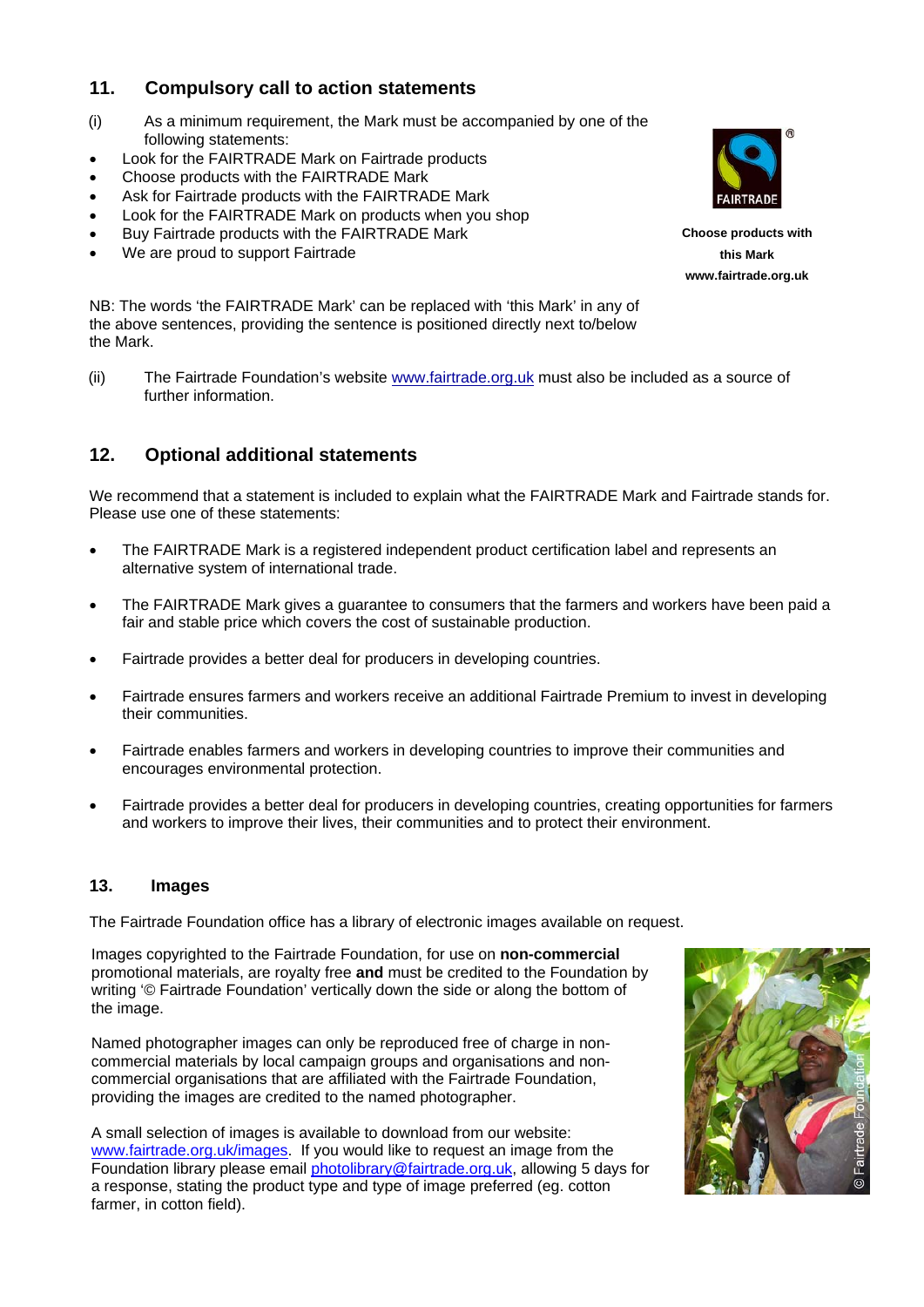# **13. Fairtrade Schools**

#### **Fairtrade Schools scheme**

The Fairtrade Schools scheme is an initiative of the Fairtrade Foundation. It is primarily aimed at raising awareness about the FAIRTRADE Mark, Fairtrade system and promoting sales of products that carry the Mark.

- If your school is working towards Fairtrade School status, please use this manual and clearly state your commitment on your promotional material, see (i).
- Once Fairtrade School status has been achieved, you will be supplied with the appropriate School identity to use in your campaign materials. The **Fairtrade School Identity Manual** will also be sent to you detailing how to apply this identity. This identity should be used when publicising your achievement and you can state this achievement on relevant materials, see (ii).



Once Fairtrade status has been achieved, schools can use the term 'Fairtrade' (one word, capital F) in their titles.

|      | Apply these elements                                                         | Write this statement                                           | Refer to the<br>correct manual             |
|------|------------------------------------------------------------------------------|----------------------------------------------------------------|--------------------------------------------|
| (i)  | FAIRTRADE Mark, compulsory call to<br>action statement and Fairtrade website | '[Name]' is working towards<br>Fairtrade [School] status<br>or | This manual                                |
|      |                                                                              | '[Name]' is proud to support<br>Fairtrade                      |                                            |
|      |                                                                              | or<br>Choose products with the<br><b>FAIRTRADE Mark</b>        |                                            |
| (ii) | Awarded Fairtrade School identity and<br>Fairtrade website                   | '[Name]' is a Fairtrade School                                 | Fairtrade School<br><b>Identity Manual</b> |

# **14. Fairtrade Towns**

### **Fairtrade Towns campaign**

The Fairtrade Towns campaign is an initiative of the Fairtrade Foundation. It is primarily aimed at raising awareness about the FAIRTRADE Mark, Fairtrade system and promoting sales of products that carry the Mark. Campaign groups should use the term 'Fairtrade' (one word, capital F) in their titles.



If your town/city/borough is working towards Fairtrade Town status, please use this manual and clearly state your commitment on your promotional material, see (i).

Once Fairtrade Town status has been achieved, you will be supplied with the appropriate Fairtrade Town identity to use in your campaign materials.

The **Fairtrade Town Identity Manual** will also be sent to you detailing how to apply this identity. This identity should be used when publicising your achievement and you can state this achievement on relevant materials, see (ii).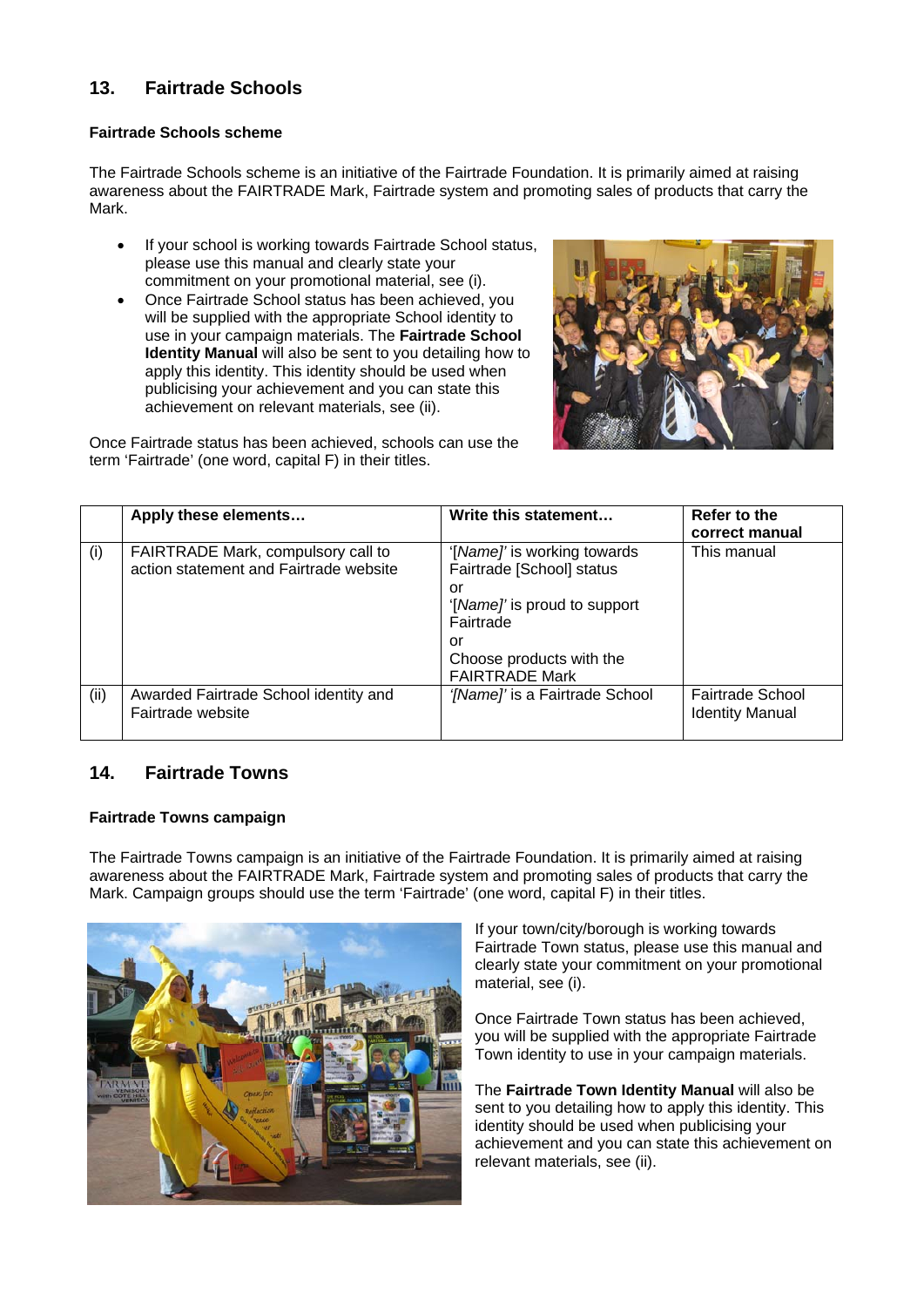|      | Apply these elements                                                         | Write this statement                                                                                                                                                                 | Refer to the<br>correct manual                    |
|------|------------------------------------------------------------------------------|--------------------------------------------------------------------------------------------------------------------------------------------------------------------------------------|---------------------------------------------------|
| (i)  | FAIRTRADE Mark, compulsory call to<br>action statement and Fairtrade website | '[Name]' is working towards<br>Fairtrade [Borough/City/Town]<br>status<br>Οľ<br>'[Name]' is proud to support<br>Fairtrade<br>Ωľ<br>Choose products with the<br><b>FAIRTRADE Mark</b> | This manual                                       |
| (ii) | Awarded Fairtrade Town identity and<br>Fairtrade website                     | '[Name]' is a Fairtrade<br>Borough/City/Town                                                                                                                                         | <b>Fairtrade School</b><br><b>Identity Manual</b> |

#### **Local Fairtrade directories**

Many towns/cities produce directories or leaflets detailing which companies, organisations and community groups are involved in the Fairtrade campaign and where Fairtrade products are available.

Many local groups also extend their campaign to include the wider range of fairly traded products which are not currently included in the Fairtrade product range (such as handicrafts and jewellery). To avoid confusion on terminology, please follow the guidelines below.



- state '[*Town name]* Fairtrade Town Campaign' in title of directory
- refer to local organisations or companies as 'supporting the *[Town name]* Fairtrade campaign', or 'serving and/or selling a selection of Fairtrade products'
- state 'fair trade' or 'fairly traded' when referring to products that **do not** carry the FAIRTRADE Mark
- keep Fairtrade messaging and products separate from 'fair trade' or 'fairly traded' information and product listing.



- refer to any business as 'Fairtrade' such as 'Fairtrade company', 'Fairtrade café' or 'Fairtrade guest house', as it implies the Fairtrade Foundation has officially endorsed this business, which is misleading
- use 'Fairtrade' to refer to anything other than Fairtrade certified products that carry the Mark or the Fairtrade system.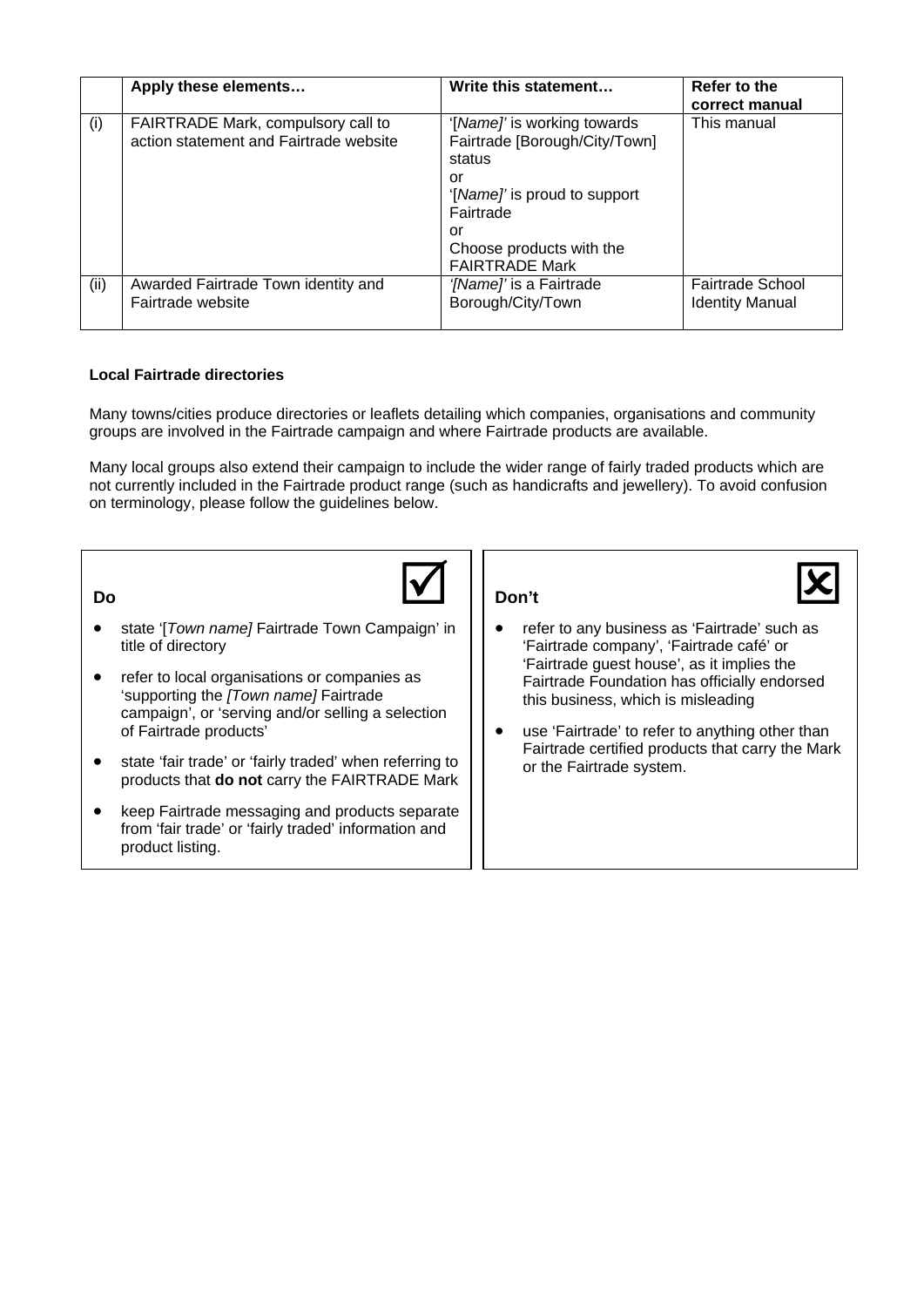# **16. Fairtrade Places of Worship**

The Fairtrade Places of Worship campaign is an initiative of the Fairtrade Foundation. It is primarily aimed at raising awareness about the FAIRTRADE Mark, Fairtrade system and promoting sales of products that carry the Mark. Places of Worship can use the term 'Fairtrade' (one word, capital F) in their titles.

We do not have a separate place of worship identity therefore please use the FAIRTRADE Mark.



| (i)   | '[Name]' is working towards Fairtrade [Place of<br>Worship] status | Use FAIRTRADE Mark,<br>compulsory call to action<br>statement and Fairtrade | Refer to this manual |
|-------|--------------------------------------------------------------------|-----------------------------------------------------------------------------|----------------------|
| (ii)  | '[Name]' is a Fairtrade [Place of Worship]                         | website                                                                     |                      |
|       |                                                                    |                                                                             |                      |
| (iii) | '[Name]' is proud to support Fairtrade                             |                                                                             |                      |
|       | Ör                                                                 |                                                                             |                      |
|       | Choose products with the FAIRTRADE Mark                            |                                                                             |                      |

# **17. Fairtrade Universities**

The Fairtrade University campaign is an initiative of the Fairtrade Foundation. It is primarily aimed at raising awareness about the FAIRTRADE Mark, Fairtrade system and promoting sales of products that carry the Mark. Universities should use the term 'Fairtrade' (one word, capital F) in their titles.

We do not have a separate University identity therefore please use the FAIRTRADE Mark.



| (i)   | '[Name]' is working towards Fairtrade<br>University status | Use FAIRTRADE Mark,<br>compulsory call to action<br>statement and Fairtrade | Refer to this manual |
|-------|------------------------------------------------------------|-----------------------------------------------------------------------------|----------------------|
| (ii)  | '[Name]' is a Fairtrade University                         | website                                                                     |                      |
|       |                                                            |                                                                             |                      |
| (iii) | '[Name]' is proud to support Fairtrade                     |                                                                             |                      |
|       | Οľ                                                         |                                                                             |                      |
|       | Choose products with the FAIRTRADE Mark                    |                                                                             |                      |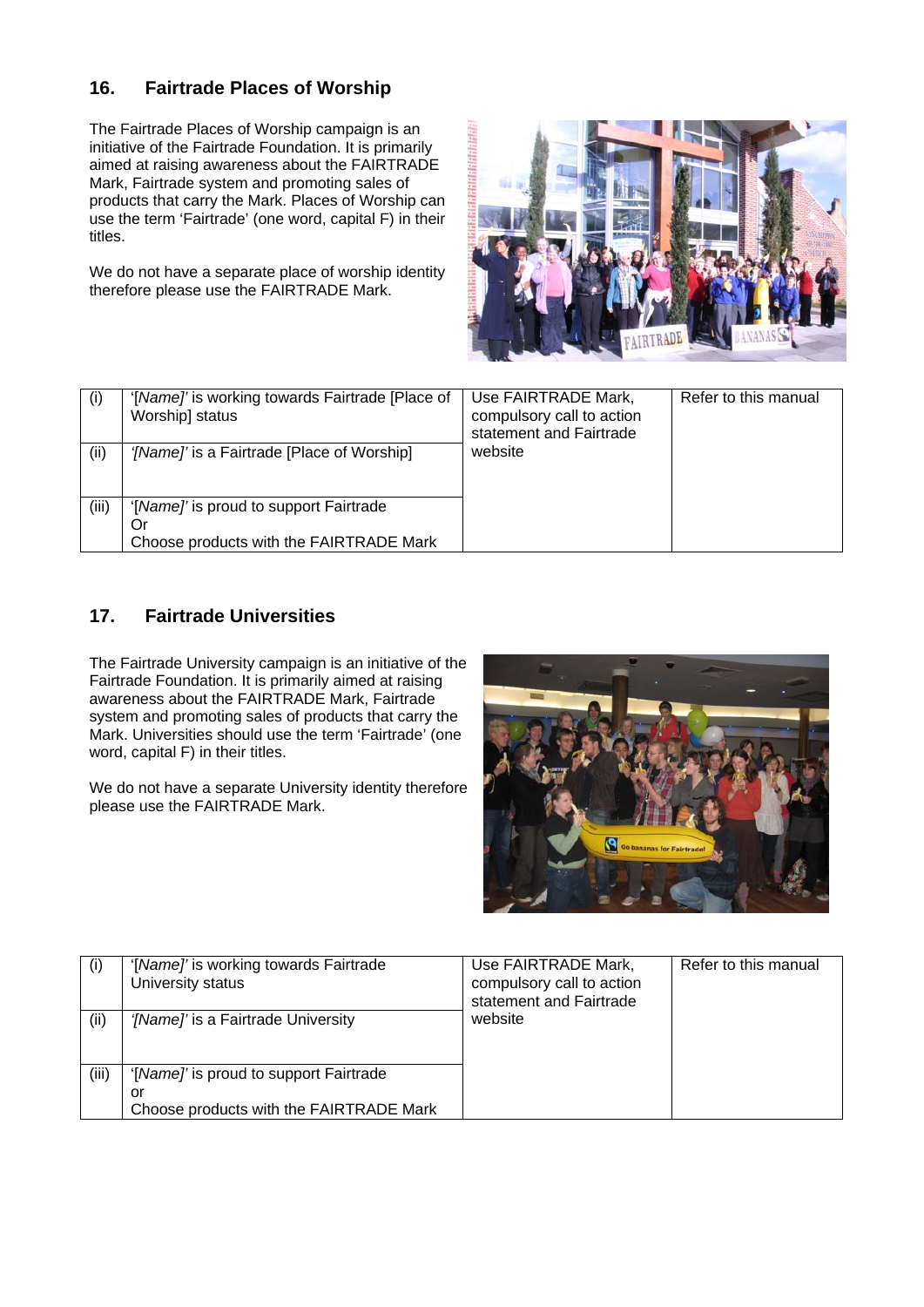## **18. Events**

Promotional materials for events must comply with the guidelines in this manual.

The FAIRTRADE Mark **must never** be used to imply endorsement or sponsorship of an event by the Fairtrade Foundation unless you have an explicit written agreement with the Foundation.

#### **The FAIRTRADE Mark may be used**:

- on materials within displays showing Fairtrade certified products
- on tablecloths/backdrops for an event that is specifically promoting Fairtrade certified products.



If permission is required (see section 4), the Mark must not be copied, reproduced or otherwise used without receiving written permission via email from the FAIRTRADE Mark Management (FMM) team **prior to printing** (see section 5).

# **19. Shop displays**

Shops and other retail outlets that sell products with the FAIRTRADE Mark can create posters or window stickers providing they are submitted to the Fairtrade Foundation artwork@fairtrade.org.uk for approval.

Window shop signs that display the Mark must have one of the following call-to-action statements, next to the Mark:

- Buy products with the FAIRTRADE Mark here
- Products with the FAIRTRADE Mark available here

The Fairtrade Foundation's website (www.fairtrade.org.uk) must also be included as a source of further information and must be printed next to the Mark.

Or you could create a fantastic window display using our promotional materials, or using Fairtrade products that display the FAIRTRADE Mark on their packaging.



# **20. Additional information**

**Assistance:** The FMM team is available to give advice on anything in this manual. If you have not heard from us within 5 working days of your submission, please contact us on 020 7440 7629 or artwork@fairtrade.org.uk

**Copy writing notes:** The FAIRTRADE Mark is a registered trademark and certification mark, therefore, it is very important that all text and imagery that refers to (or could be associated with) Fairtrade is completely accurate.

- When referring to the 'FAIRTRADE Mark', write: FAIRTRADE Mark • When referring to the 'Fairtrade Foundation', write: Fairtrade Foundation In relation to Fairtrade certified products, ensure Fairtrade is written as one word, u/c 'F': Fairtrade
- The Cotton Mark should be referred to as: Certified Cotton FAIRTRADE Mark